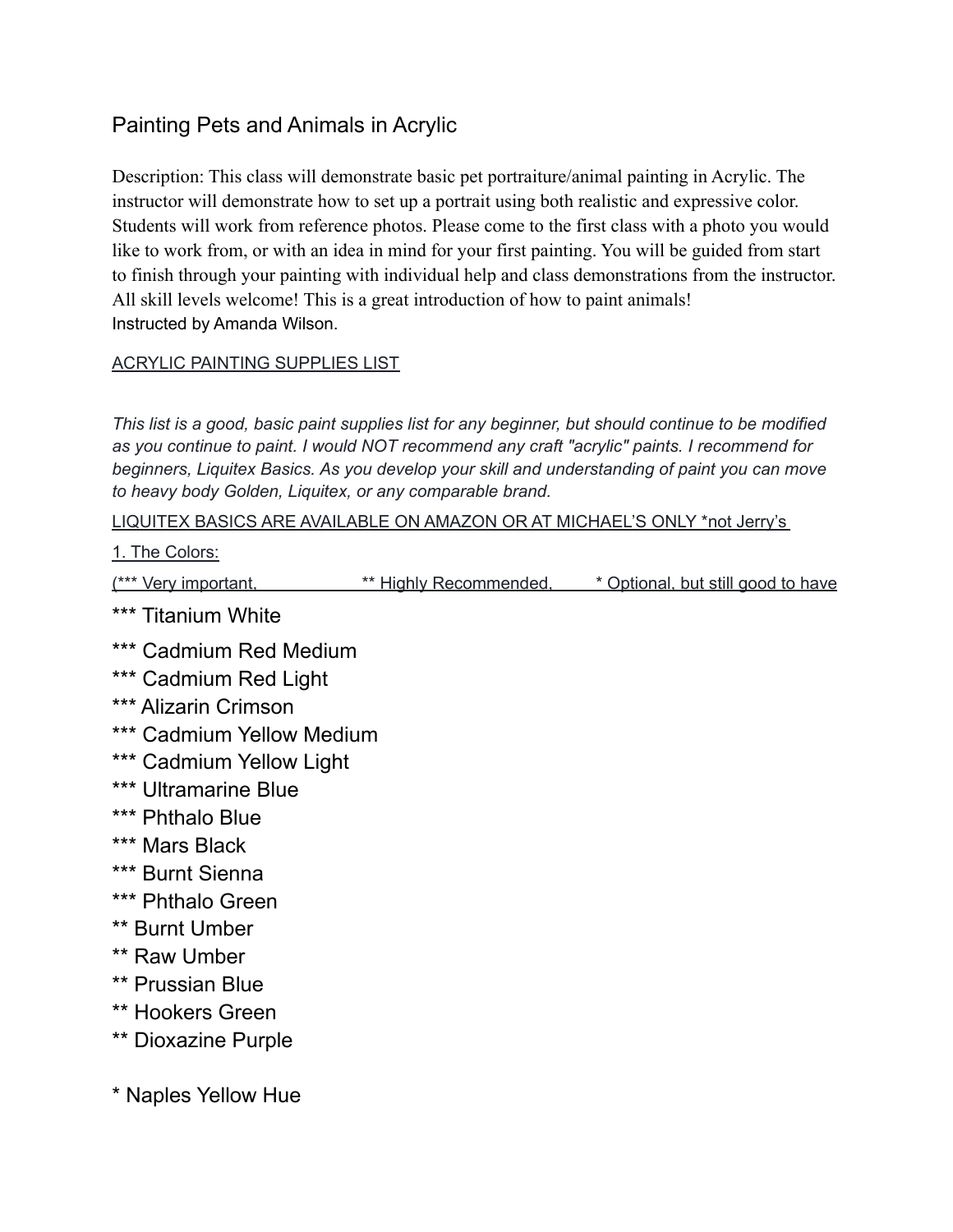- \* Raw Sienna
- \* Cerulean Blue
- \* Cobalt Blue
- \* Ivory Black
- \* Cadmium Orange
- \* Light Green Permanent
- \* Bright Aqua Green
- \* Brilliant Yellow Green
- \* Prism Violet

2. Mixing Mediums: ( *Optional* ) Golden or Liquitex Regular Gloss Gel Medium 473ml or smaller (medium to small jar) more may be needed depending on how fast you use it. Heavy body gel medium can also be used. Feel free to experiment with different mediums as you like to embellish your painting.

3. Brushes/Knives: All listed here are only suggestions. Each artist will require their own specific "tools" to create the effects that they are searching to portray. This is a good starter collection: I prefer Golden Taklon or Nylon brushes for painting in Acrylic

- 1' Flat Brush (#12)

- #4, #6 and/or #8 Flat Brush (short bristle)

- #4 Round Brush, #2 Round Brush

- Palette Knives : a plastic starter set is fine to experiment with, if you have metal you may bring them in also. Bring at least four different shapes and sizes to try. As the class goes on you will learn which work best for you and you can expand your collection from there.

These are my favorites:

[https://www.amazon.com/Princeton-Art-Brush-Synthetic-Taklon/dp/B008UGB4D8/ref=sr\\_](https://www.amazon.com/Princeton-Art-Brush-Synthetic-Taklon/dp/B008UGB4D8/ref=sr_1_8?dchild=1&keywords=princeton+real+value&qid=1629297460&sr=8-8) [1\\_8?dchild=1&keywords=princeton+real+value&qid=1629297460&sr=8-8](https://www.amazon.com/Princeton-Art-Brush-Synthetic-Taklon/dp/B008UGB4D8/ref=sr_1_8?dchild=1&keywords=princeton+real+value&qid=1629297460&sr=8-8)

Or

[https://www.amazon.com/Princeton-Art-Brush-P9143-Synthetic/dp/B002XNQQGY/ref=sr](https://www.amazon.com/Princeton-Art-Brush-P9143-Synthetic/dp/B002XNQQGY/ref=sr_1_2?dchild=1&keywords=princeton+real+value&qid=1629297512&sr=8-2) [\\_1\\_2?dchild=1&keywords=princeton+real+value&qid=1629297512&sr=8-2](https://www.amazon.com/Princeton-Art-Brush-P9143-Synthetic/dp/B002XNQQGY/ref=sr_1_2?dchild=1&keywords=princeton+real+value&qid=1629297512&sr=8-2)

Set of 7

### 4. Painting Surfaces:

- Stretched and primed ready-made canvases or canvas boards. Amanda will be working on a smaller canvas for the first painting such as an 8"x10" or 11"x14". For the second painting Amanda will be working larger on a 16"x20" or an 18"x24. Feel free to go as large as you would like. I do not recommend canvas paper pads unless they are for quick studies or practicing.

#### 5. Paint Palette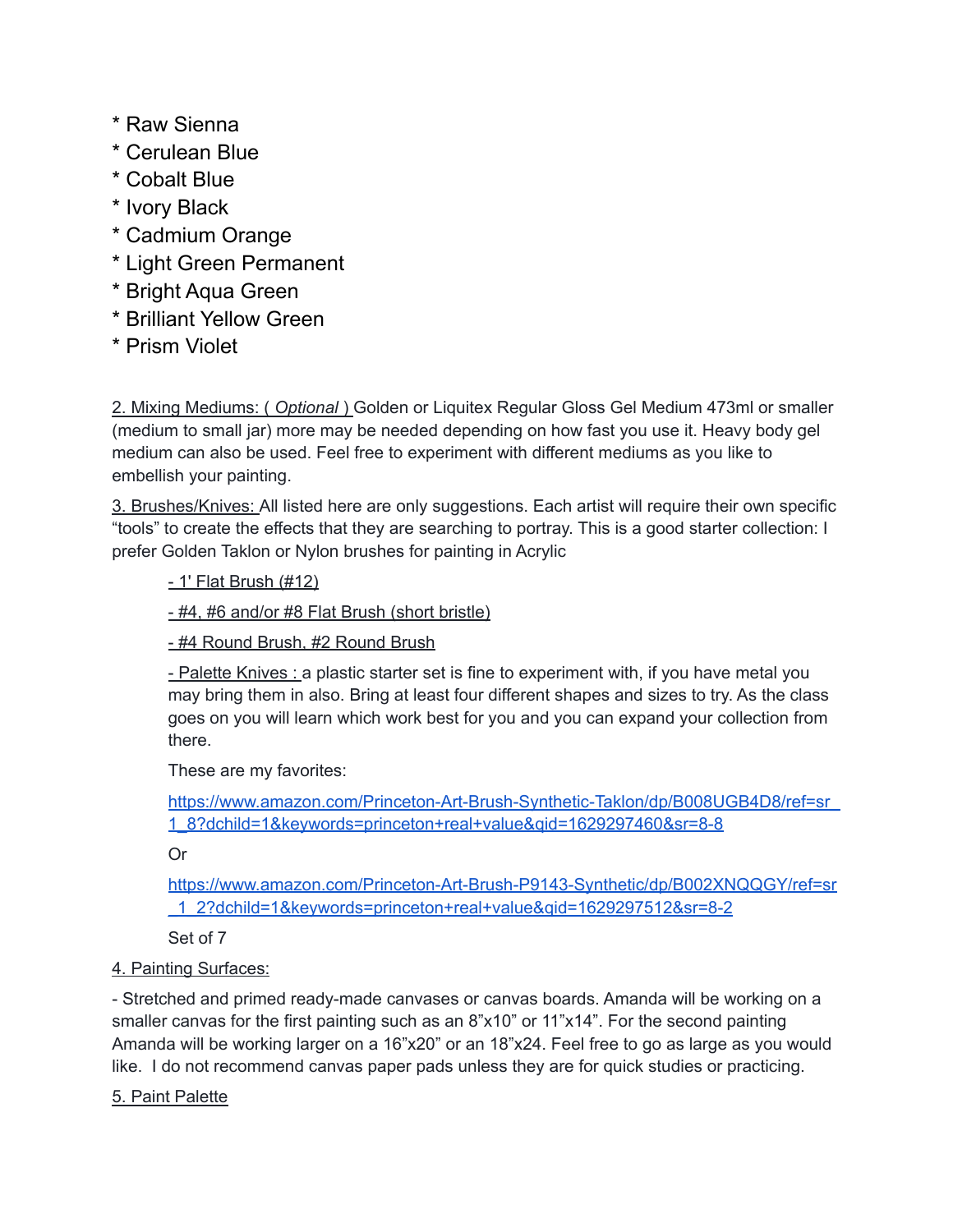- Palette paper that fits in the portable palette (I recommend New Wave Grey Pad 11"x16" from Jerry's Artarama or White Strathmore Palette Paper Pad 12"x16" from Michaels) \*if you would like, you can also just bring a roll of freezer paper to use instead, but I recommend the Palette Paper pad and carrying case if you plan to keep your paint wet for longer.\*

- Portable palette container (I recommend Masterson Portable Palette 12"x16" with the blue lid) They have them at Jerry's Artarama and Michaels has a version too.

#### 6. Water Spray Bottle

- 7. Rags and/or paper towels (Bring A Roll for Palette Knife Painting!)
- 8. A large-mouth jar or container for holding water
- 9. Pencil (HB) and small notebook for taking notes or making preliminary sketches
- 10. Painting Apron to protect your clothes

Supplies can be purchased at Jerry's Artarama or Micheals.

\*\*\*\*Keep in Mind\*\*\*\* Jerry's has great prices and an amazing selection and special discounts if you become a member.\*\*\*\*\*\*\*\*\*\*

\*\*Michaels also will Amazon Price match and beat it by an additional 10%\*\*\*\*\*\*\*\*\*\*\*\*\*\*\*\*\*\*\*\*\*\*\*\*\*\*\*\*\*\*It's in their online clause if they question you at the register show the manager the website: <https://www.michaels.com/coupon-policy/ca-coupon-policy.html>

Please feel free to e-mail me with any questions! [amandawilsonart@gmail.com](mailto:amandawilsonart@gmail.com)

\_\_\_\_\_\_\_\_\_\_\_\_\_\_\_\_\_\_\_\_\_\_\_\_\_\_\_\_\_\_\_\_\_\_\_\_\_\_\_\_\_\_\_\_\_\_\_\_\_\_

# Tropical Impressionistic Landscapes with a Palette Knife

Description: This class will be a great introduction for how to use a palette knife to achieve texture in an impressionistic style of landscape painting. We will be practicing different ways to use the tool to create different textures that build into a scene. We will be painting mountains, water, grasses, plants, palm trees, clouds, skies and more. Students will be taught the basics of impasto painting with Acrylic on Canvas using Gel Mediums to create different textures in the raised paint. We will touch on the use of color and space and how to achieve depth and space within the painting while also using thick paint application to bring certain objects into the foreground. This is a great class to take if you have already taken an acrylic painting class, and will teach you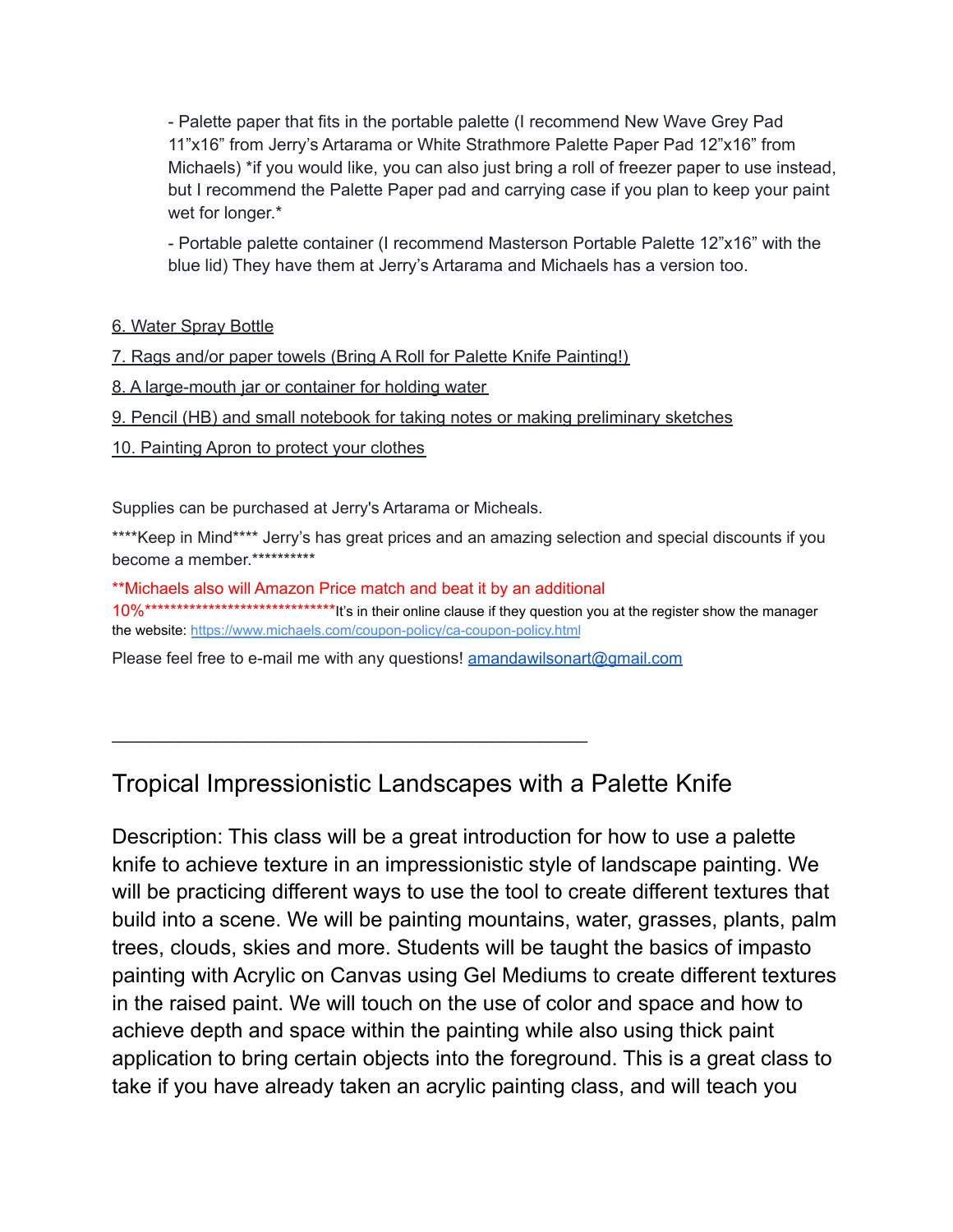how to abstract objects just enough to create more interest within your work. Instructor Amanda Wilson will guide you every step of the way and be there to give in class demonstrations as well as one on one assistance. Please bring a 11"x14" or 12"x16" canvas to the first class ready to paint! This course is great for any skill level. Supply list available on Sertoma's webpage. Instructor: Amanda Wilson

# ACRYLIC PAINTING SUPPLIES LIST

This list is a good, basic paint supplies list for any beginner, but should continue to be modified as you continue to paint. I would NOT recommend any craft "acrylic" paints. I recommend for beginners, Liquitex Basics. As you develop your skill and understanding of paint you can move to heavy body Golden, Liquitex, or any comparable brand.

## LIQUITEX BASICS CAN BE PURCHASED ON AMAZON OR AT MICHAEL'S \*not Jerry's

1. The Colors: but still good to have)

(\*\*\* Very important, \*\* Highly Recommended, \*\* Optional,

- \*\*\* Titanium White
- \*\*\* Cadmium Red Medium
- \*\*\* Cadmium Red Light
- \*\*\* Alizarin Crimson
- \*\*\* Cadmium Yellow Medium
- \*\*\* Cadmium Yellow Light
- \*\*\* Ultramarine Blue
- \*\*\* Phthalo Blue
- \*\*\* Mars Black
- \*\*\* Burnt Sienna
- \*\*\* Phthalo Green
- \*\*\* Dioxazine Purple
- \*\* Burnt Umber
- \*\* Raw Umber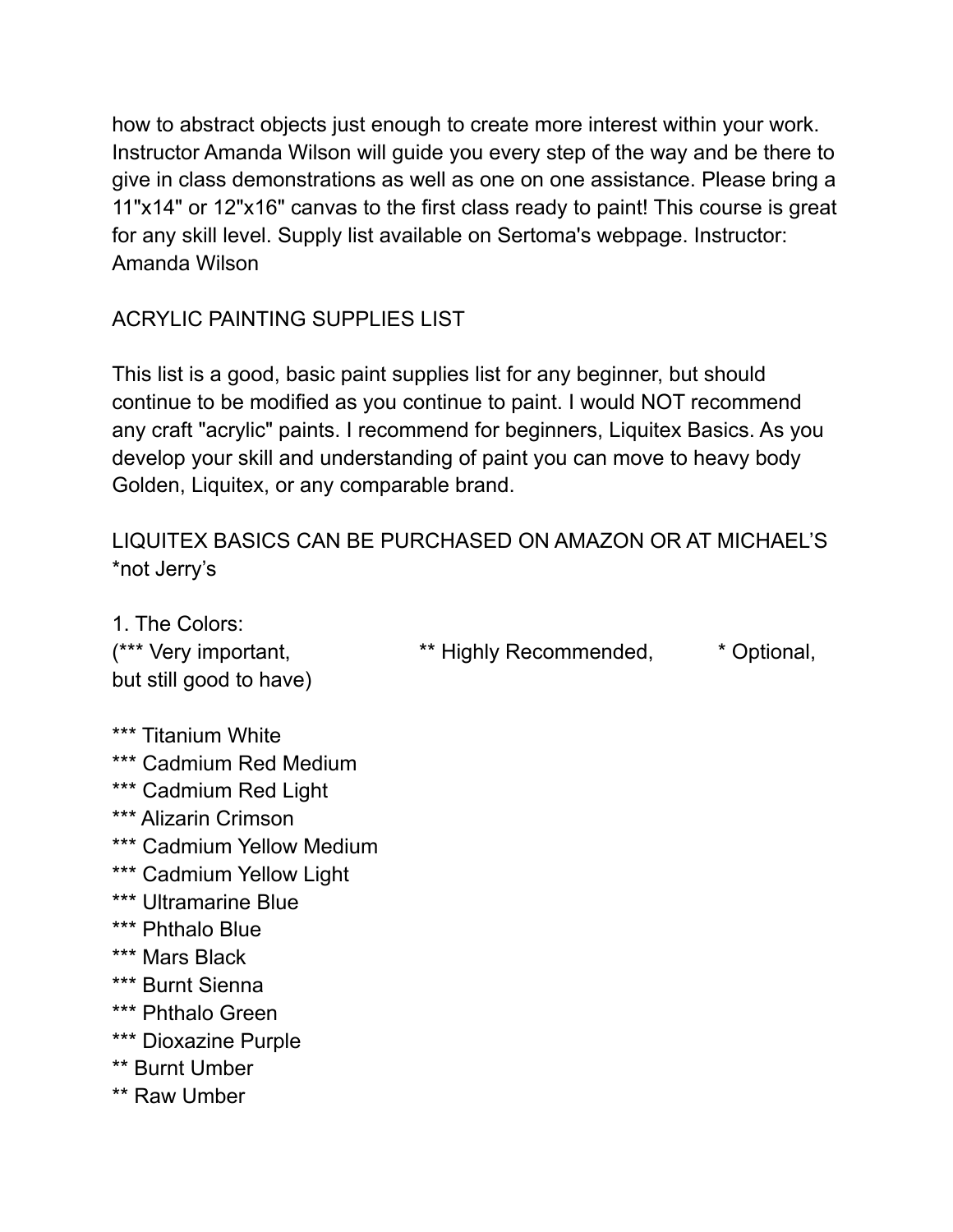- \*\* Prussian Blue
- \*\* Hookers Green
- \* Naples Yellow Hue
- \* Raw Sienna
- \* Cerulean Blue
- \* Cobalt Blue
- \* Ivory Black
- \* Cadmium Orange
- \* Light Green Permanent
- \* Bright Aqua Green
- \* Brilliant Yellow Green
- \* Prism Violet

2. Mixing Mediums: Golden or Liquitex Regular Gloss Gel Medium 473ml or smaller (medium to small jar) more may be needed depending on how fast you use it. Heavy body gel medium can also be used. Feel free to experiment with different mediums.

3. Brushes/Knives: All listed here are only suggestions. Each artist will require their own specific "tools" to create the effects that they are searching to portray. This is a good starter collection: I prefer Golden Taklon or Nylon brushes for painting in Acrylic

- 1' Flat Brush (#12)
- #4, #6 and/or #8 Flat Brush (short bristle)
- #4 Round Brush, #2 Round Brush

- Palette Knives : a plastic starter set is fine to experiment with, if you have metal you may bring them in also. Bring at least four different shapes and sizes to try. As the class goes on you will learn which work best for you and you can expand your collection from there.

These are my favorite Brushes:

https://www.amazon.com/Princeton-Art-Brush-Synthetic-Taklon/dp/B008UGB4 D8/ref=sr\_1\_8?dchild=1&keywords=princeton+real+value&qid=1629297460& sr=8-8

Or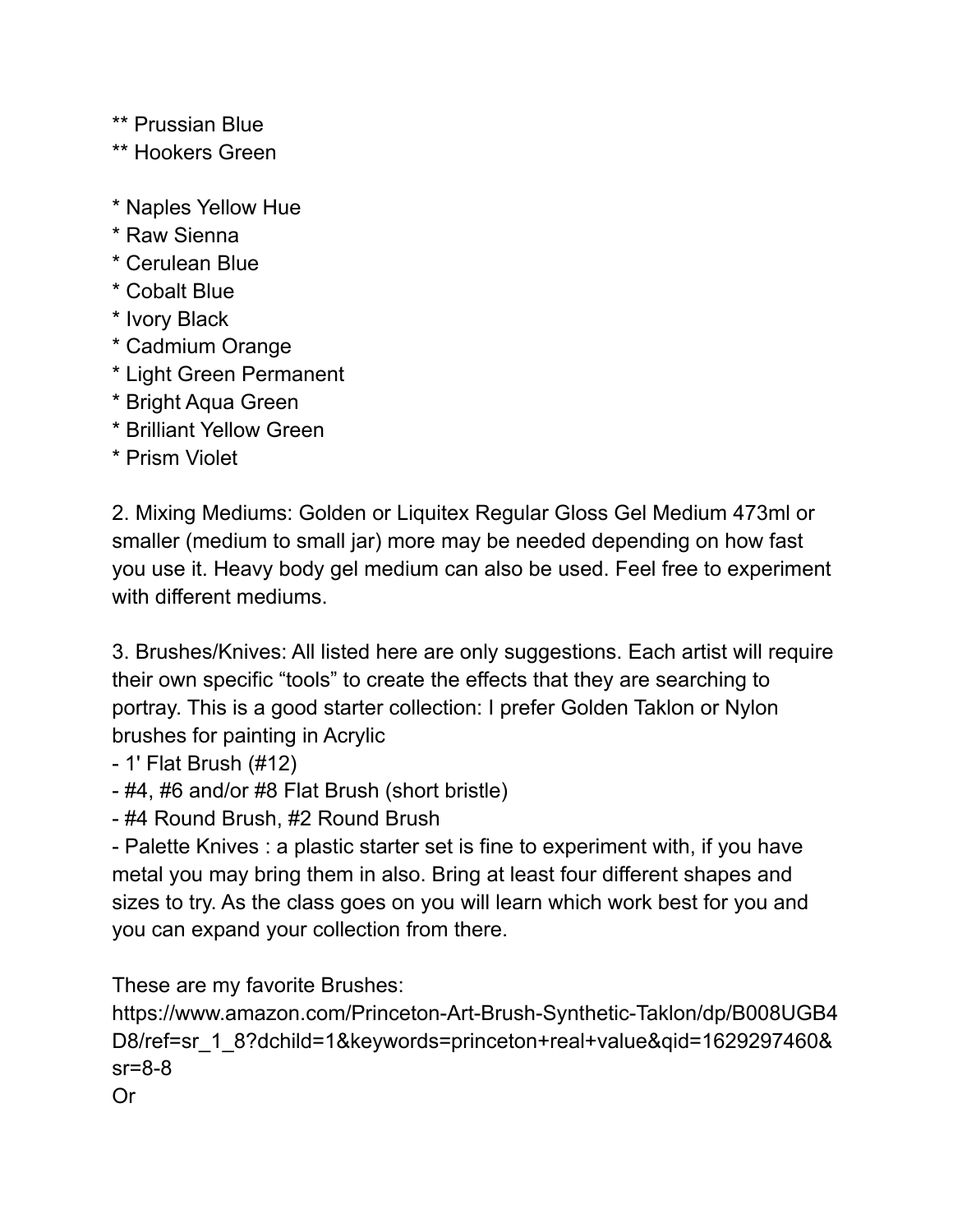https://www.amazon.com/Princeton-Art-Brush-P9143-Synthetic/dp/B002XNQ QGY/ref=sr\_1\_2?dchild=1&keywords=princeton+real+value&qid=1629297512 &sr=8-2 Set of 7

4. Painting Surfaces:

- Stretched and primed ready-made canvases or canvas boards. I recommend that you bring a couple of different sizes to class to suit your needs and to keep your options open. Some smaller formats, like 8x10, 11x14 are good to start with, try not to go smaller than 6x8 or larger than 16x20 inches for class. I do not recommend canvas paper pads unless they are for quick studies or practicing.

5. Paint Palette

- Palette paper that fits in the portable palette (I recommend New Wave Grey Pad 11"x16" from Jerry's Artarama or White Strathmore Palette Paper Pad 12"x16" from Michaels) \*if you would like, you can also just bring a roll of freezer paper to use instead, but I recommend the Palette Paper pad and carrying case if you plan to keep your paint wet for longer.\*

- Portable palette container (I recommend Masterson Portable Palette 12"x16" with the blue lid) They have them at Jerrys Artarama and Michaels has a version too.

6. Water Spray Bottle

7. Rags and/or paper towels (Bring A Roll for Palette Knife Painting!)

8. A large-mouth jar or container for holding water

9. Pencil (HB) and small notebook for taking notes or making preliminary sketches

10. Painting Apron to protect your clothes

Supplies can be purchased at Jerry's Artarama or Micheals.

\*\*\*\*Keep in Mind\*\*\*\* Jerry's has great prices and an amazing selection and special discounts if you become a member.\*\*\*\*\*\*\*\*\*\*\*

\*\*Michaels also will Amazon Price match and beat it by an additional

10%\*\*\*\*\*\*\*\*\*\*\*\*\*\*\*\*\*\*\*\*\*\*\*\*\*\*\*\*\*\*It's in their online clause if they question you at the register show the manager the website: <https://www.michaels.com/coupon-policy/ca-coupon-policy.html>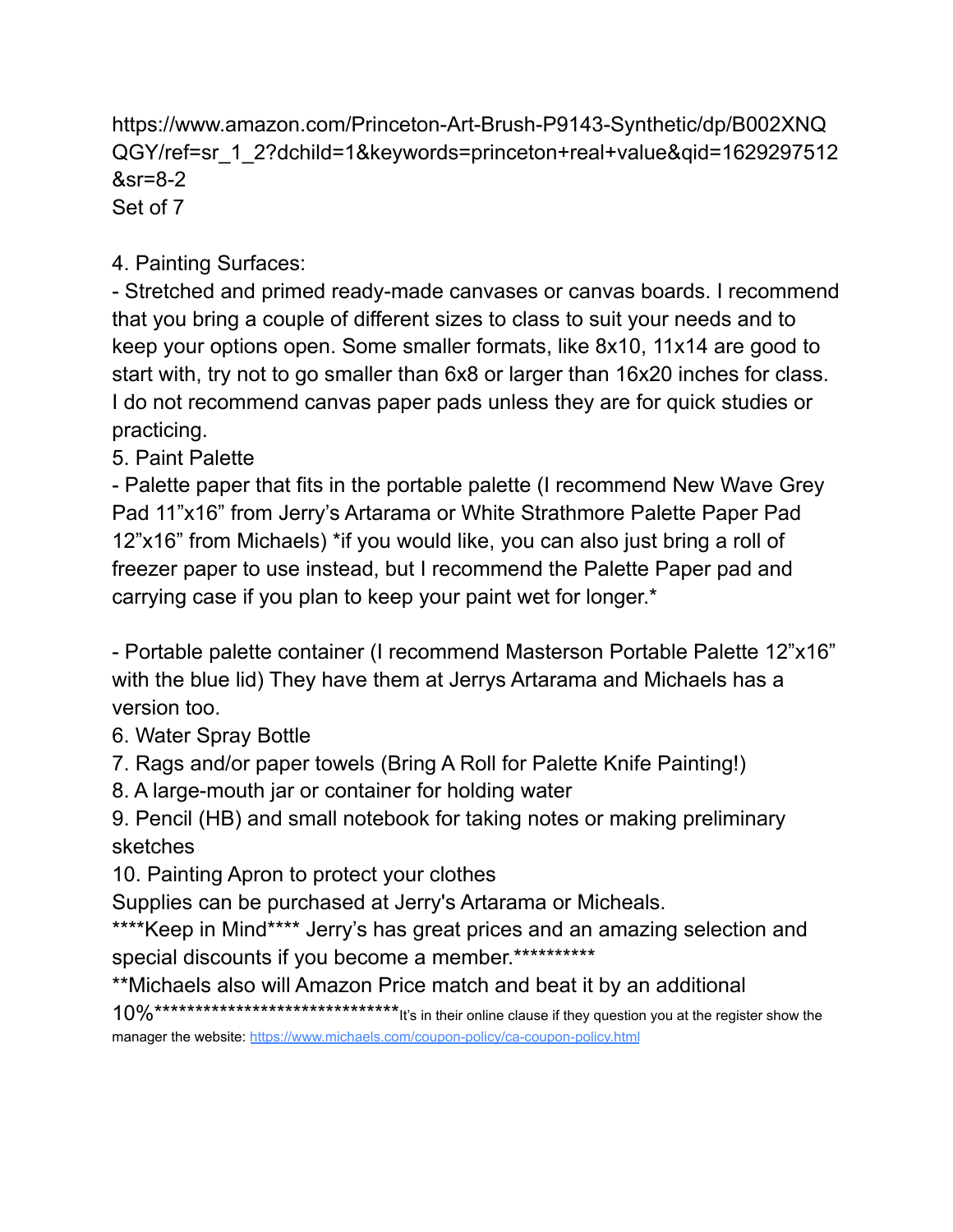Please feel free to e-mail me with any questions! amandawilsonart@gmail.com

Painting Sunsets and Sunrises with Texture in Palette Knife

\_\_\_\_\_\_\_\_\_\_\_\_\_\_\_\_\_\_\_\_\_\_\_\_\_\_\_\_\_\_\_\_\_\_\_\_\_\_\_\_\_\_\_\_\_\_\_\_\_\_\_\_\_\_\_\_

Description: This class will be a great introduction for how to use a palette knife to achieve bold color and texture in an impressionistic style of painting Sunsets & Sunrises. We will be practicing different ways to use the tool to create different textures that build into a scene. We will be painting bright vibrant colored skies & clouds and will touch on color theory in class. Students will be taught the basics of impasto painting with Acrylic on Canvas using Gel Mediums to create different textures in the raised paint. Instructor Amanda Wilson will guide you every step of the way and be there to give in class demonstrations as well as one on one assistance. Please bring a 11"x14" or 12"x16" canvas to the first class ready to paint. This course is great for any skill level. Supply list available on Sertoma's webpage. Instructor: Amanda Wilson

### ACRYLIC PAINTING SUPPLIES LIST

This list is a good, basic paint supplies list for any beginner, but should continue to be modified as you continue to paint. I would NOT recommend any craft "acrylic" paints. I recommend for beginners, Liquitex Basics. As you develop your skill and understanding of paint you can move to heavy body Golden, Liquitex, or any comparable brand.

LIQUITEX BASICS ARE AVAILABLE ON AMAZON OR AT MICHAEL'S ONLY \*not Jerry's

1. The Colors:

(\*\*\* Very important, \*\*\* Highly Recommended, \*\* Optional, but still good to have

\*\*\* Titanium White

- \*\*\* Cadmium Red Medium
- \*\*\* Cadmium Red Light
- \*\*\* Alizarin Crimson
- \*\*\* Cadmium Yellow Medium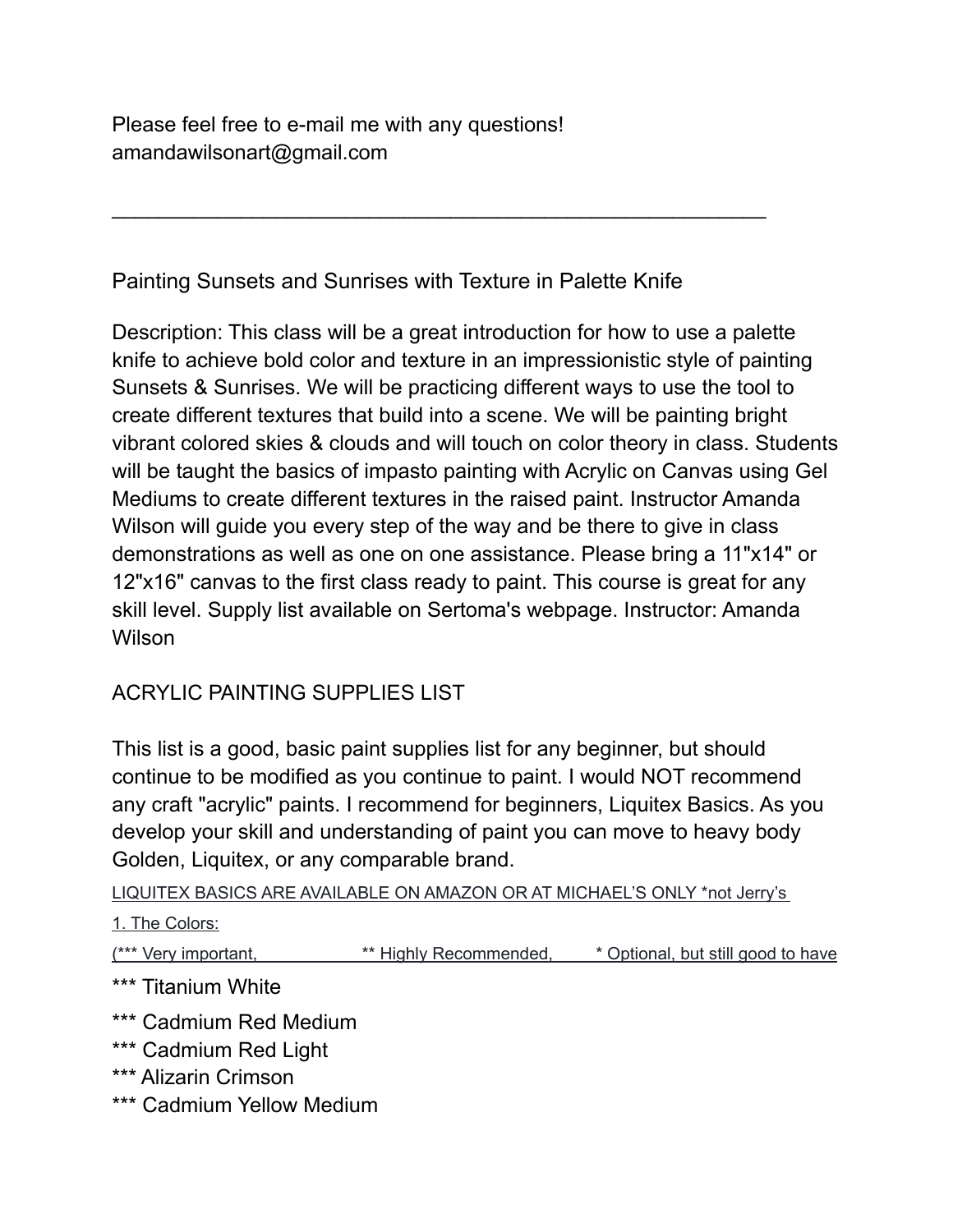- \*\*\* Cadmium Yellow Light
- \*\*\* Ultramarine Blue
- \*\*\* Phthalo Blue
- \*\*\* Mars Black
- \*\*\* Burnt Sienna
- \*\*\* Phthalo Green
- \*\* Burnt Umber
- \*\* Raw Umber
- \*\* Prussian Blue
- \*\* Hookers Green
- \*\* Dioxazine Purple
- \* Naples Yellow Hue
- \* Raw Sienna
- \* Cerulean Blue
- \* Cobalt Blue
- \* Ivory Black
- \* Cadmium Orange
- \* Light Green Permanent
- \* Bright Aqua Green
- \* Brilliant Yellow Green
- \* Prism Violet

2. Mixing Mediums: Golden or Liquitex Regular Gloss Gel Medium 473ml or smaller (medium to small jar) more may be needed depending on how fast you use it. Heavy body gel medium can also be used. Feel free to experiment with different mediums.

3. Brushes/Knives: All listed here are only suggestions. Each artist will require their own specific "tools" to create the effects that they are searching to portray. This is a good starter collection: I prefer Golden Taklon or Nylon brushes for painting in Acrylic

- 1' Flat Brush (#12)
- #4, #6 and/or #8 Flat Brush (short bristle)
- #4 Round Brush, #2 Round Brush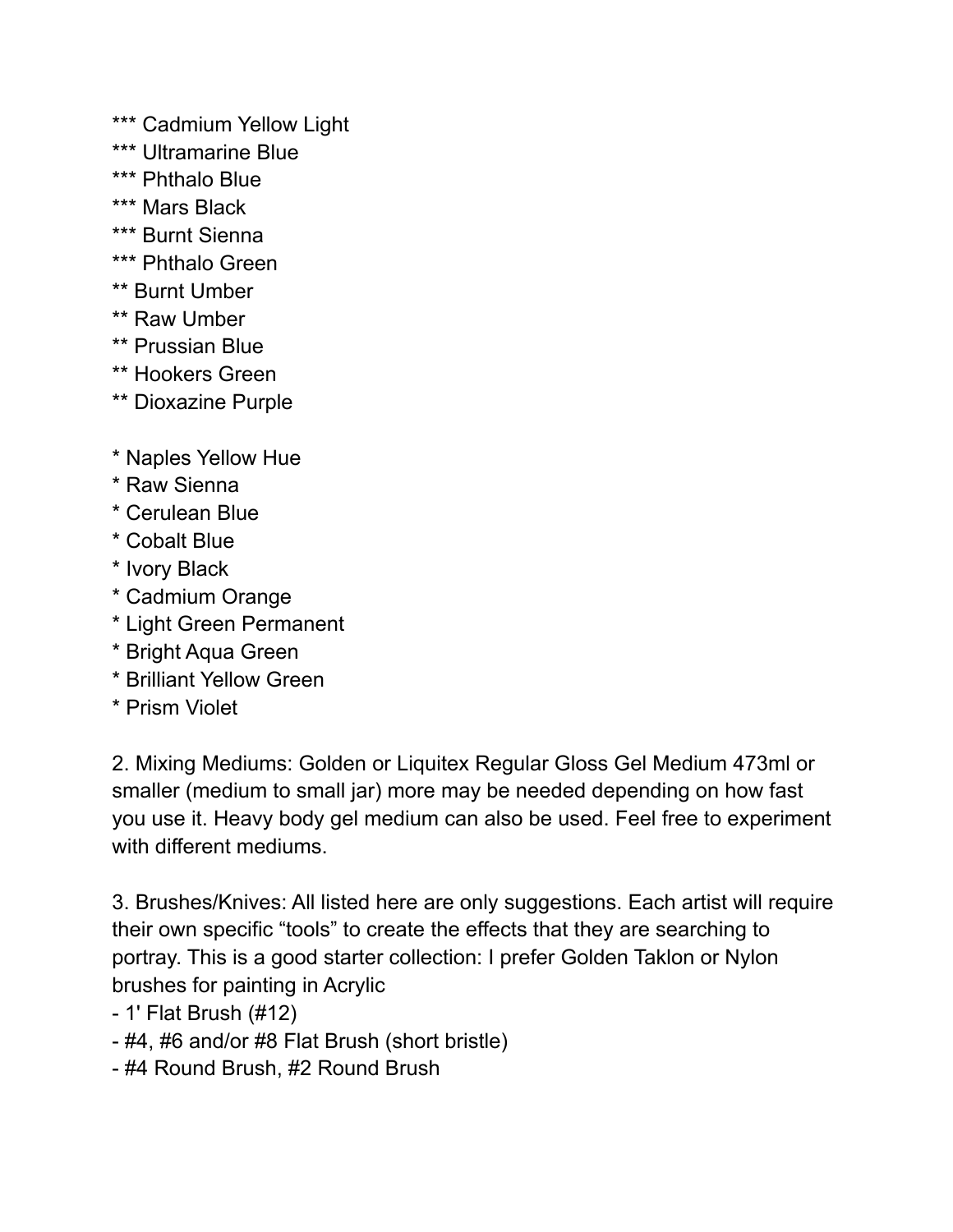- Palette Knives : a plastic starter set is fine to experiment with, if you have metal you may bring them in also. Bring at least four different shapes and sizes to try. As the class goes on you will learn which work best for you and you can expand your collection from there.

These are my favorite Brushes:

https://www.amazon.com/Princeton-Art-Brush-Synthetic-Taklon/dp/B008UGB4 D8/ref=sr\_1\_8?dchild=1&keywords=princeton+real+value&qid=1629297460& sr=8-8

Or

https://www.amazon.com/Princeton-Art-Brush-P9143-Synthetic/dp/B002XNQ QGY/ref=sr\_1\_2?dchild=1&keywords=princeton+real+value&qid=1629297512 &sr=8-2 Set of 7

4. Painting Surfaces:

- Stretched and primed ready-made canvases or canvas boards. I recommend that you bring a couple of different sizes to class to suit your needs and to keep your options open. Some smaller formats, like 8x10, 11x14 are good to start with, try not to go smaller than 6x8 or larger than 16x20 inches for class. I do not recommend canvas paper pads unless they are for quick studies or practicing.

5. Paint Palette

- Palette paper that fits in the portable palette (I recommend New Wave Grey Pad 11"x16" from Jerry's Artarama or White Strathmore Palette Paper Pad 12"x16" from Michaels) \*if you would like, you can also just bring a roll of freezer paper to use instead, but I recommend the Palette Paper pad and carrying case if you plan to keep your paint wet for longer.\*

- Portable palette container (I recommend Masterson Portable Palette 12"x16" with the blue lid) They have them at Jerrys Artarama and Michaels has a version too.

6. Water Spray Bottle

7. Rags and/or paper towels (Bring A Roll for Palette Knife Painting!)

8. A large-mouth jar or container for holding water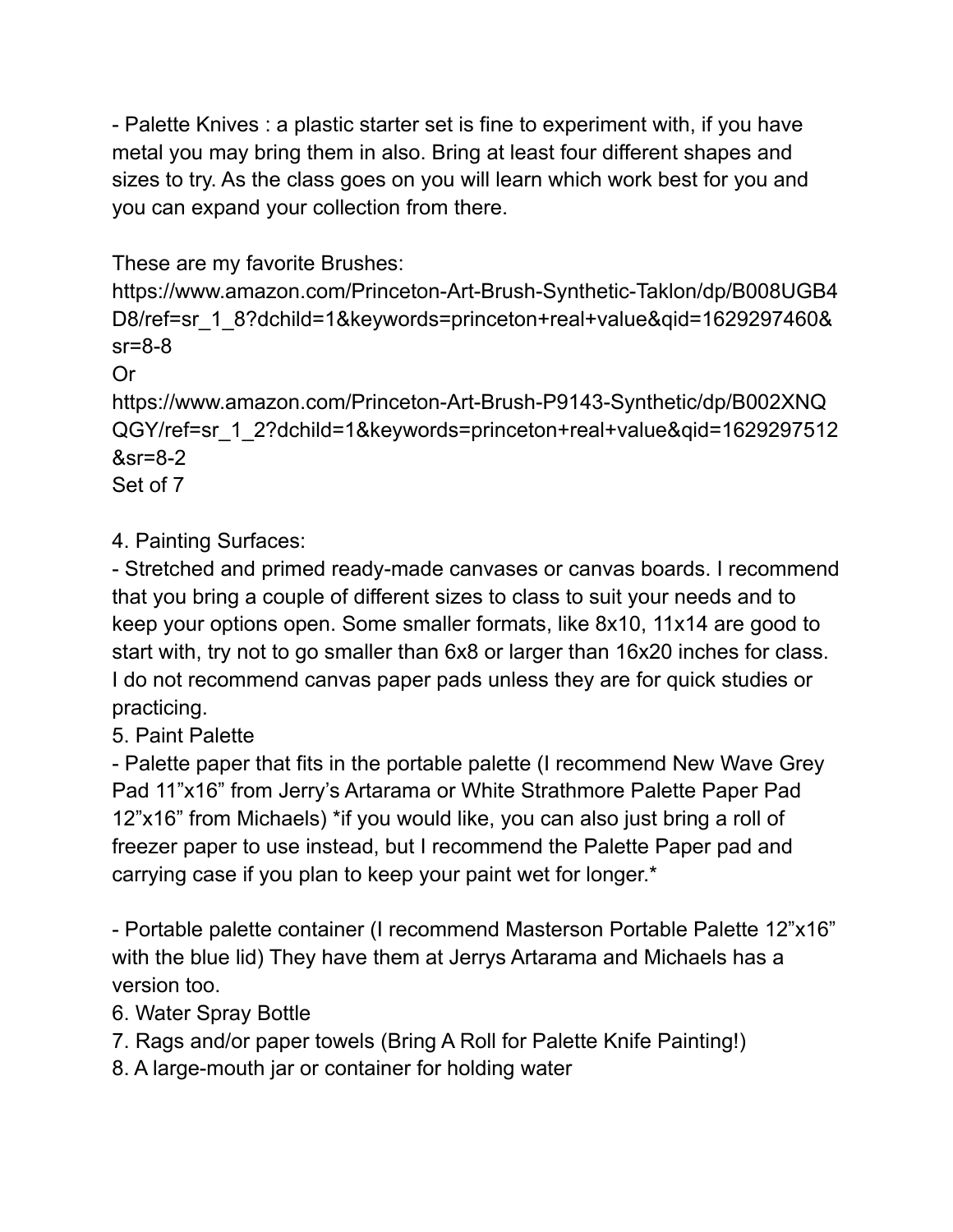9. Pencil (HB) and small notebook for taking notes or making preliminary sketches

10. Painting Apron to protect your clothes

Supplies can be purchased at Jerry's Artarama or Micheals.

\*\*\*\*Keep in Mind\*\*\*\* Jerry's has great prices and an amazing selection and special discounts if you become a member.\*\*\*\*\*\*\*\*\*\*\*

\*\*Michaels also will Amazon Price match and beat it by an additional

\_\_\_\_\_\_\_\_\_\_\_\_\_\_\_\_\_\_\_\_\_\_\_\_\_\_\_\_\_\_\_\_\_\_\_\_\_\_\_\_\_\_\_\_\_\_\_\_\_\_\_\_\_\_\_\_\_\_\_\_\_\_\_\_

10%\*\*\*\*\*\*\*\*\*\*\*\*\*\*\*\*\*\*\*\*\*\*\*\*\*\*\*\*\*\*It's in their online clause if they question you at the register show the manager the website: <https://www.michaels.com/coupon-policy/ca-coupon-policy.html>

Please feel free to e-mail me with any questions!

amandawilsonart@gmail.com

### Painting Vases of Flowers

Description: This class is great for any skill level covering the basics of painting flowers and greenery in acrylic paint, and also having plenty of guidance from the instructor. The first few classes will be spent on a more simplified painting covering the basic shapes of petals and leaves of different flowers. The last few classes will be spent on a more detailed painting, branching off of what we learned during the first few classes. You will be taught how to paint different types of flowers as well as how to understand depth, using color, light and shadow. Wilson will guide you through every color to use, way to hold your brush etc. throughout the course to achieve different techniques in your own work. Students are welcomed to have creative freedom to turn their work into anything they want and completely customize it, or stay with the instructor and follow along. This is a great class for anyone looking to learn how to use acrylic, or simply take their painting to the next level. Please bring a 11"x14" or 12"x16" canvas to the first class ready to paint! This course is great for any skill level. Supply list available on Sertoma's webpage. Instructor: Amanda Wilson

### Painting Vases of Flowers

### ACRYLIC PAINTING SUPPLIES LIST

This list is a good, basic paint supplies list for any beginner, but should continue to be modified *as you continue to paint. I would NOT recommend any craft "acrylic" paints. I recommend for beginners, Liquitex Basics. As you develop your skill and understanding of paint you can move to heavy body Golden, Liquitex, or any comparable brand.*

LIQUITEX BASICS ARE AVAILABLE ON AMAZON OR AT MICHAEL'S ONLY \*not Jerry's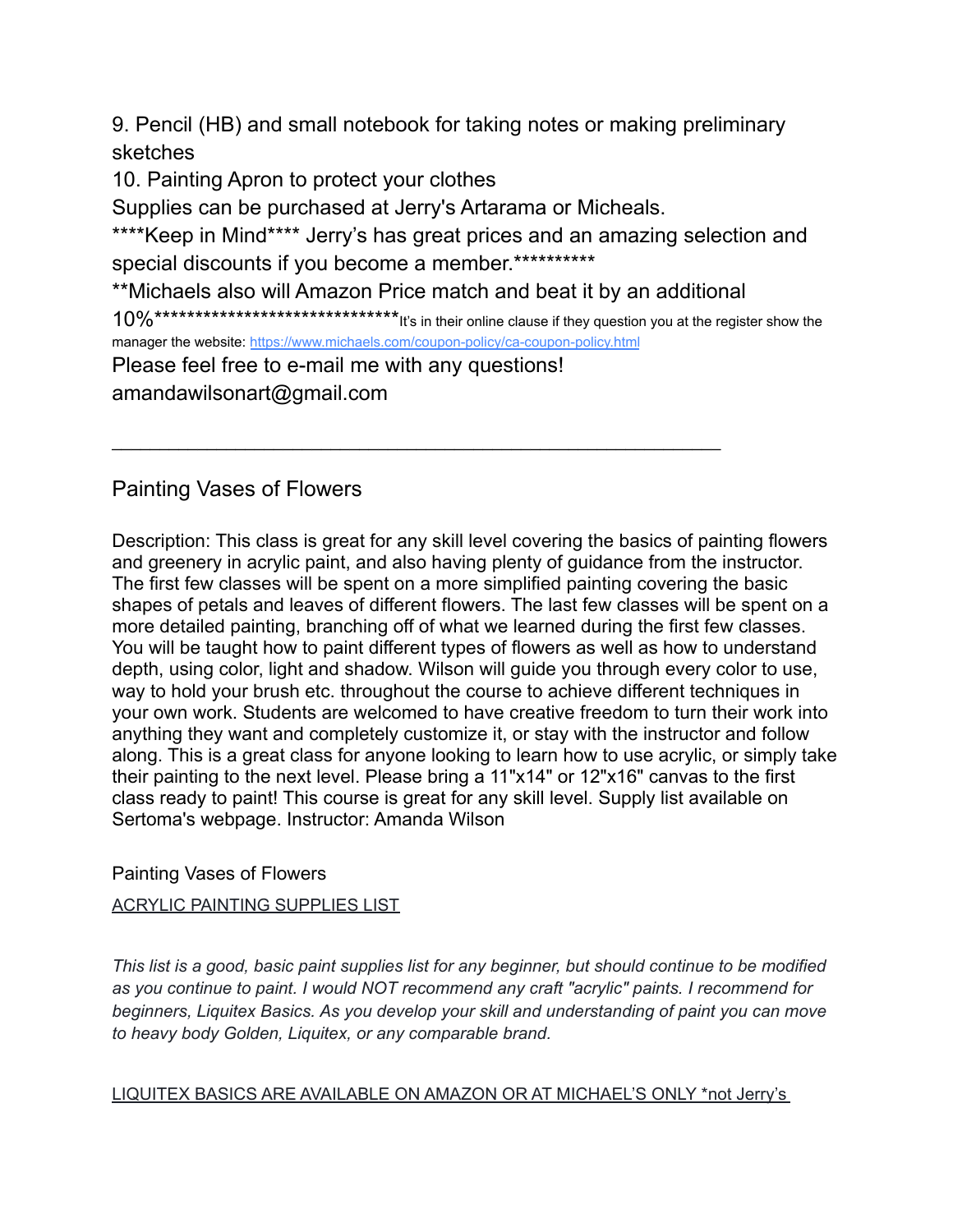1. The Colors:

(\*\*\* Very important, \*\* Highly Recommended, \* Optional, but still good to have

- \*\*\* Titanium White
- \*\*\* Cadmium Red Medium
- \*\*\* Cadmium Red Light
- \*\*\* Alizarin Crimson
- \*\*\* Cadmium Yellow Medium
- \*\*\* Cadmium Yellow Light
- \*\*\* Ultramarine Blue
- \*\*\* Phthalo Blue
- \*\*\* Mars Black
- \*\*\* Burnt Sienna
- \*\*\* Phthalo Green
- \*\* Burnt Umber
- \*\* Raw Umber
- \*\* Prussian Blue
- \*\* Hookers Green
- \*\* Dioxazine Purple
- \* Naples Yellow Hue
- \* Raw Sienna
- \* Cerulean Blue
- \* Cobalt Blue
- \* Ivory Black
- \* Cadmium Orange
- \* Light Green Permanent
- \* Bright Aqua Green
- \* Brilliant Yellow Green
- \* Prism Violet

2. Mixing Mediums: ( *Optional* ) Golden or Liquitex Regular Gloss Gel Medium 473ml or smaller (medium to small jar) more may be needed depending on how fast you use it. Heavy body gel medium can also be used. Feel free to experiment with different mediums as you like to embellish your painting.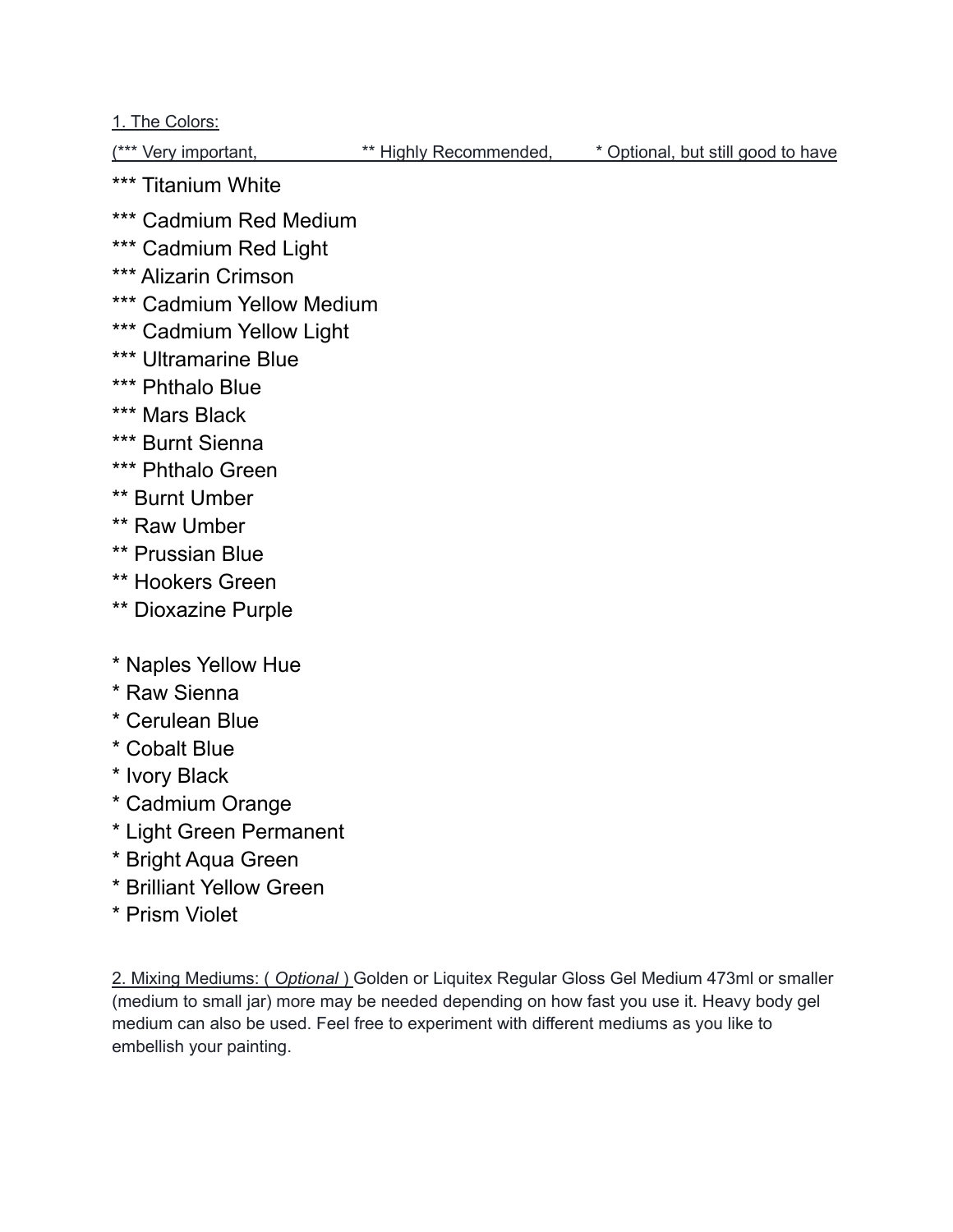3. Brushes/Knives: All listed here are only suggestions. Each artist will require their own specific "tools" to create the effects that they are searching to portray. This is a good starter collection: I prefer Golden Taklon or Nylon brushes for painting in Acrylic

- 1' Flat Brush (#12)

- #4, #6 and/or #8 Flat Brush (short bristle)

- #4 Round Brush, #2 Round Brush

- Palette Knives : a plastic starter set is fine to experiment with, if you have metal you may bring them in also. Bring at least four different shapes and sizes to try. As the class goes on you will learn which work best for you and you can expand your collection from there.

These are my favorites:

https://www.amazon.com/Princeton-Art-Brush-Synthetic-Taklon/dp/B008UGB4D8/ref=sr [1\\_8?dchild=1&keywords=princeton+real+value&qid=1629297460&sr=8-8](https://www.amazon.com/Princeton-Art-Brush-Synthetic-Taklon/dp/B008UGB4D8/ref=sr_1_8?dchild=1&keywords=princeton+real+value&qid=1629297460&sr=8-8)

Or

[https://www.amazon.com/Princeton-Art-Brush-P9143-Synthetic/dp/B002XNQQGY/ref=sr](https://www.amazon.com/Princeton-Art-Brush-P9143-Synthetic/dp/B002XNQQGY/ref=sr_1_2?dchild=1&keywords=princeton+real+value&qid=1629297512&sr=8-2) [\\_1\\_2?dchild=1&keywords=princeton+real+value&qid=1629297512&sr=8-2](https://www.amazon.com/Princeton-Art-Brush-P9143-Synthetic/dp/B002XNQQGY/ref=sr_1_2?dchild=1&keywords=princeton+real+value&qid=1629297512&sr=8-2)

Set of 7

#### 4. Painting Surfaces:

- Stretched and primed ready-made canvases or canvas boards. Amanda will be working on a smaller canvas for the first painting such as an 8"x10" or 11"x14". For the second painting Amanda will be working larger on a 16"x20" or an 18"x24. Feel free to go as large as you would like. I do not recommend canvas paper pads unless they are for quick studies or practicing.

#### 5. Paint Palette

- Palette paper that fits in the portable palette (I recommend New Wave Grey Pad 11"x16" from Jerry's Artarama or White Strathmore Palette Paper Pad 12"x16" from Michaels) \*if you would like, you can also just bring a roll of freezer paper to use instead, but I recommend the Palette Paper pad and carrying case if you plan to keep your paint wet for longer.\*

- Portable palette container (I recommend Masterson Portable Palette 12"x16" with the blue lid) They have them at Jerry's Artarama and Michaels has a version too.

#### 6. Water Spray Bottle

7. Rags and/or paper towels (Bring A Roll for Palette Knife Painting!)

- 8. A large-mouth jar or container for holding water
- 9. Pencil (HB) and small notebook for taking notes or making preliminary sketches
- 10. Painting Apron to protect your clothes